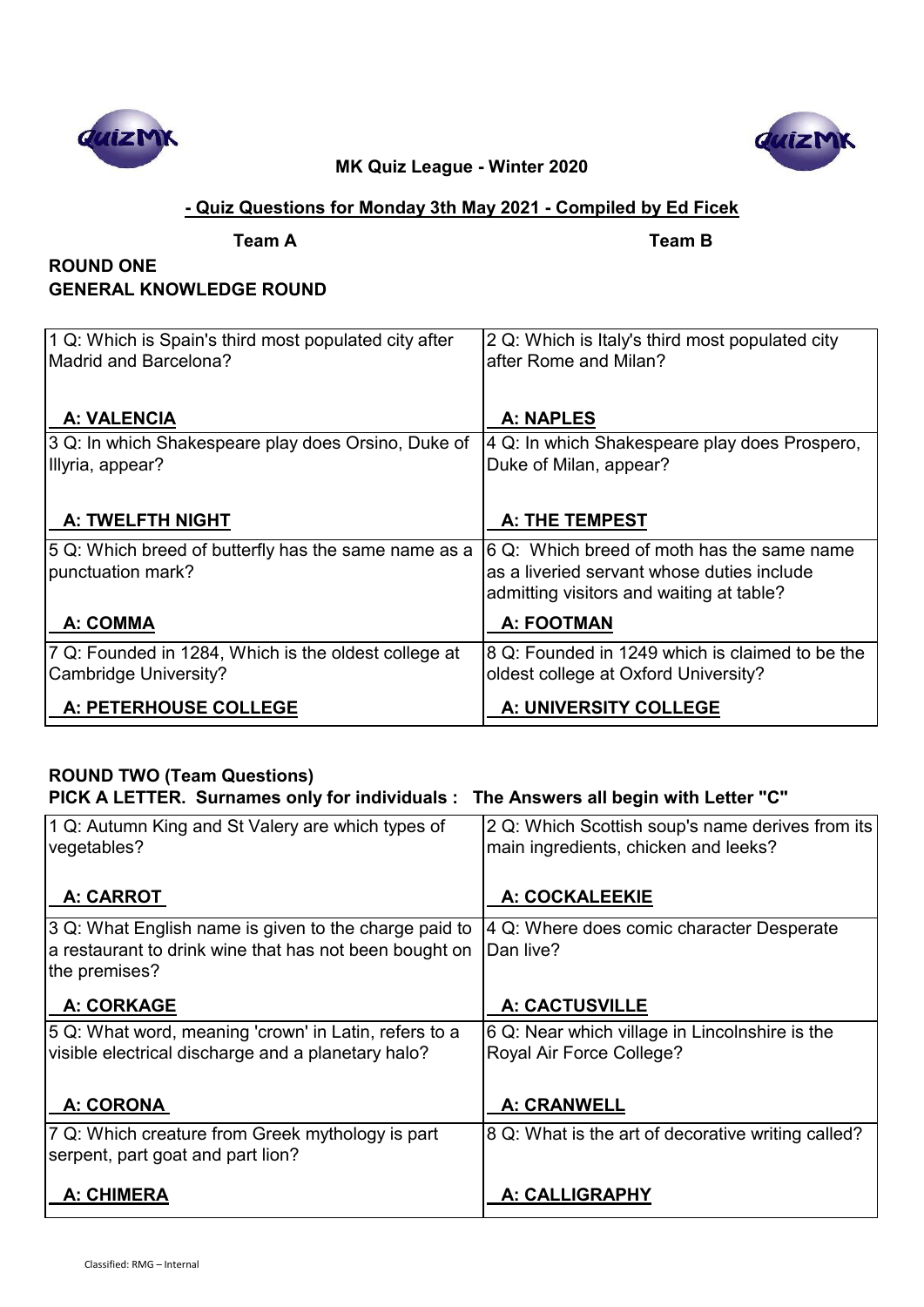



#### **- Quiz Questions for Monday 3th May 2021 - Compiled by Ed Ficek**

**ROUND THREE** 

**Team A Team B**

**INDIVIDUALS CHOICE ROUND - QM - READ CATEGORIES OUT TO PLAYERS TO BE CHOSEN**

### **The Categories are:-**

| 1 & 2 Counties                                                    | 3 & 4 Hinduism                                                   |
|-------------------------------------------------------------------|------------------------------------------------------------------|
| 5 & 6 Netball                                                     | 7 & 8 Monarchs                                                   |
| 1 Q: Bishop's Stortford is in which English county?               | 2 Q: In which English county is Louth?                           |
| A: HERTFORDSHIRE                                                  | <b>A: LINCOLNSHIRE</b>                                           |
| 3 Q: The Hindu god Hanuman has the form of which<br>animal?       | 4 Q: Who is the elephant-headed Hindu God of good<br>luck?       |
| <b>A: MONKEY</b>                                                  | <b>A: GANESH</b>                                                 |
| 5 Q: On a netball shirt, what do the initials `WD' stand<br>lfor? | 6 Q: On a netball shirt, what do the initials `GA' stand<br>for? |
| <b>A: WING DEFENCE</b>                                            | <b>A: GOAL ATTACK</b>                                            |
| 7 Q: Give a year in the reign of Queen Anne.                      | 8 Q: Give a year in the reign of George IV.                      |
| <b>A: 1702-1714 INCLUSIVE</b>                                     | A: 1820-1830 INCLUSIVE                                           |

### **ROUND FOUR THEME ROUND. This weeks theme is Battles** 1 Q: The Battle of Blore Heath Fought in 1459 was part of which war? 2 Q: Give any year the Second Boer War was fought?

| <b>A: WAR OF THE ROSES</b>                                                                                                                                                                                                                | A: 1899-1902                                          |
|-------------------------------------------------------------------------------------------------------------------------------------------------------------------------------------------------------------------------------------------|-------------------------------------------------------|
| 3 Q: On the 6th July 1685, Royal troops under the earl of $ 4 \text{ Q}$ : In which war was the Battle of Crecy?                                                                                                                          |                                                       |
| Feversham defeated James, duke of Monmouth. What                                                                                                                                                                                          |                                                       |
| was the name of the battle?                                                                                                                                                                                                               |                                                       |
| <b>A: SEDGEMOOR</b>                                                                                                                                                                                                                       | A: HUNDRED YEAR WAR                                   |
| 5 Q: Which Battle of the Second World War in 1945 saw 6 Q: Which Battle took place in Uruguayan waters in<br>US amphibious landings cost the lives of some 7000 US 1939 between British and German warships?<br>men and 100,000 Japanese? |                                                       |
| A: OKINAWA                                                                                                                                                                                                                                | <b>A: RIVER PLATE</b>                                 |
| 7 Q: Which Battle of the Crimean War in 1854 was an                                                                                                                                                                                       | 8 Q: Defeat at which battle in 1954 caused the French |
| Allied victory over the Russians but with the disastrous                                                                                                                                                                                  | to leave Vietnam in the 1950's?                       |
| charge of the Light Brigade?                                                                                                                                                                                                              |                                                       |
| A: BALACLAVA                                                                                                                                                                                                                              | A: DIEN BIEN PHU                                      |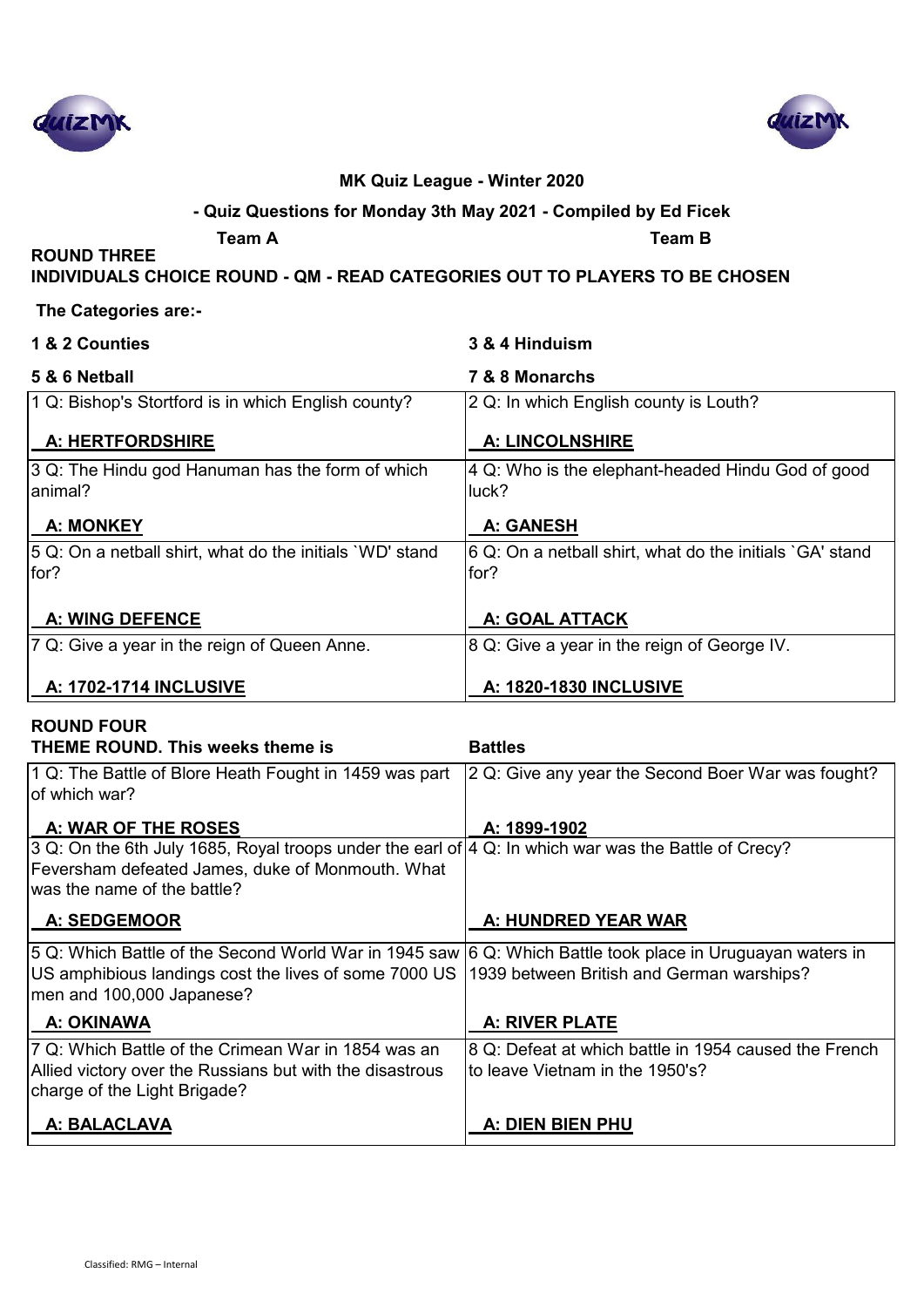

# **- Quiz Questions for Monday 3th May 2021 - Compiled by Ed Ficek**

**Team A Team B**

# **ROUND FIVE (Team Questions)**

### **GENERAL KNOWLEDGE ROUND**

| 1 Q: The national animal of DR Congo is which             | 2 Q: The national animal of Algeria is which small |
|-----------------------------------------------------------|----------------------------------------------------|
| relative of the giraffe known for its striped legs?       | fox species, sometimes called the desert fox,      |
|                                                           | noted for its unusually large ears?                |
|                                                           |                                                    |
| A: OKAPI                                                  | A: FENNEC                                          |
| 3 Q: What is the stagename of the British rapper who      | 4 Q: What is the stagename of the British rapper   |
| had a 2009 UK Number One single with the song             | and singer who had a 2009 UK Number One            |
| "Break Your Heart" featuring Ludacris?                    | single with the song "Oopsy Daisy" featuring       |
|                                                           | Dayo Olatunji?                                     |
| A: TAIO CRUZ                                              | A: CHIPMUNK/CHIP                                   |
| 5 Q: The name of which branch of mathematics that         | 6 Q: The name of which branch of mathematics       |
| incorporates the study of continuous change comes         | that incorporates the study of mathematical        |
| from the Latin for "small pebble"?                        | symbols and their rules comes from the Arabic for  |
|                                                           | "reunion of broken parts"?                         |
| A: CALCULUS                                               | A: ALGEBRA                                         |
| 7 Q: First exhibited in 1844, Rain, Steam, and Speed      | 8 Q: The Vale of Dedham, or Dedham Vale, is an     |
| is a painting by which British artist, usually associated | 1828 painting by which British artist, usually     |
| with London?                                              | associated with Essex and Suffolk?                 |
| A: J.M.W TURNER (SURNAME ALONE IS FINE)                   | A: JOHN CONSTABLE                                  |
|                                                           |                                                    |

**HALF TIME!**

#### **ROUND SIX ( TEAM QUESTIONS ) GENERAL KNOWLEDGE ROUND**

| 1 Q: what unit of power is found by multiplying amps<br>times volts.                                                 | 2 Q: According to Newton's Second Law, what<br>does mass times acceleration equal.        |
|----------------------------------------------------------------------------------------------------------------------|-------------------------------------------------------------------------------------------|
| A: WATTS                                                                                                             | A: FORCE                                                                                  |
| 3 Q: What is the traditional name for a women's shoe<br>held in place by a strap behind the ankle above the<br>heel? | 4 Q: A backless usually female shoe or slipper is<br>commonly called by what animal name? |
| <b>A: SLINGBACK</b>                                                                                                  | A: MULE                                                                                   |
| 5 Q: Which Greek letter is used in maths and physics                                                                 | 6 Q: Which Greek letter is used in statistics to                                          |
| to indicate wavelength?                                                                                              | denote the standard deviation or summation?                                               |
|                                                                                                                      |                                                                                           |
| A: LAMBDA                                                                                                            | A: SIGMA                                                                                  |
| 7 Q: Which central London underground station is                                                                     | 8 Q: Which central London underground station is                                          |
| served by both the Central and Jubilee lines?                                                                        | served by both the Central and Piccadilly lines?                                          |
|                                                                                                                      |                                                                                           |
| A: BOND STREET [NOTE: STRATFORD IS                                                                                   |                                                                                           |
| ALSO SERVED BY BOTH, BUT ISN'T IN CENTRAL                                                                            | <b>A: HOLBORN</b>                                                                         |
| <b>LONDON</b>                                                                                                        |                                                                                           |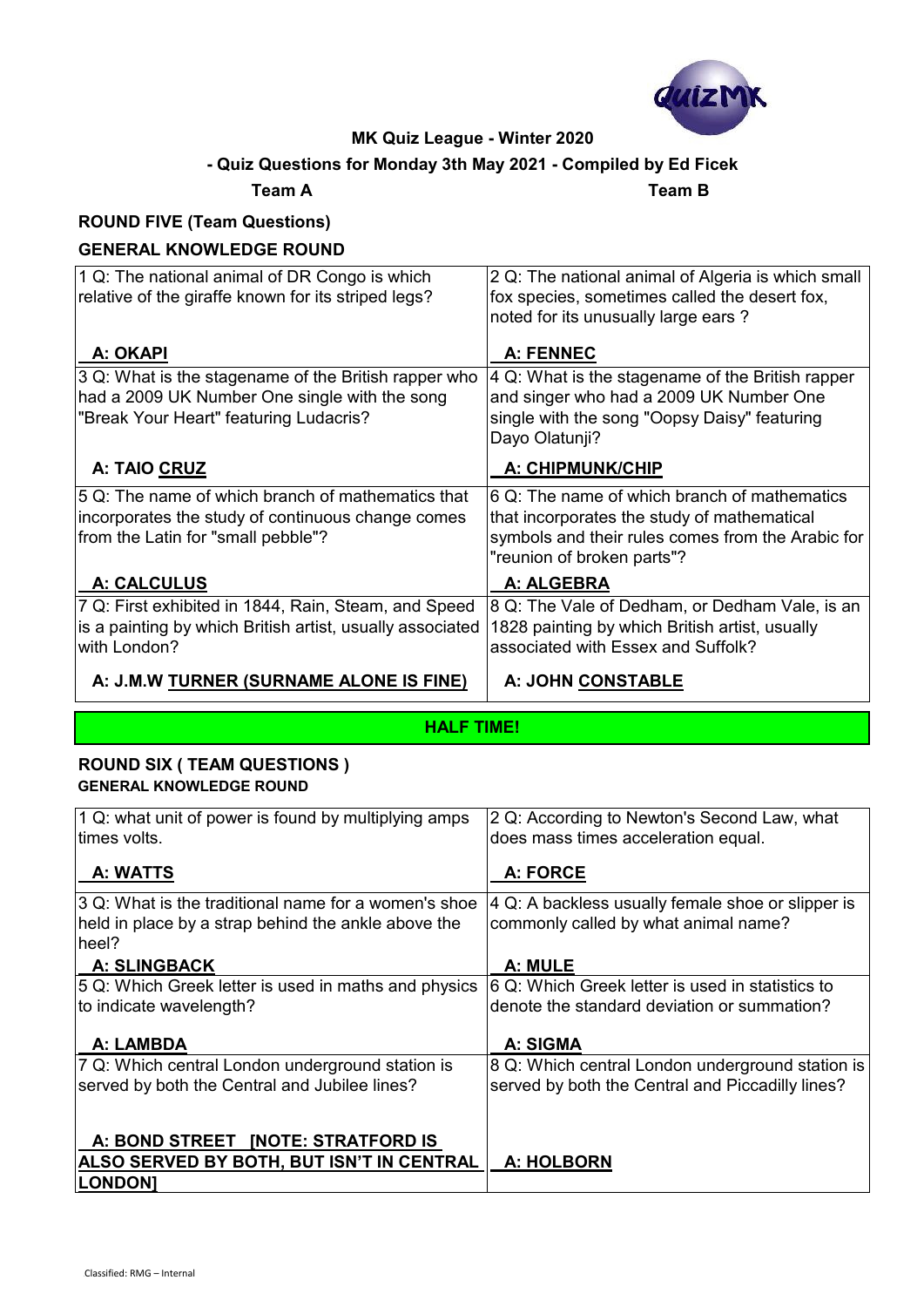



#### **- Quiz Questions for Monday 3th May 2021 - Compiled by Ed Ficek**

**Team A Team B**

**THEME ROUND. This weeks theme is Australia**

### **ROUND SEVEN**

| 1 Q: In which Australian city would you find Flinders Street<br>Railway station, the Eureka Tower (the tallest skyscraper in the<br>Southern Hemisphere), and districts called Kensington and<br>Carlton? | 2 Q: In Australia, what type of animal is known as a<br>brumby?                                           |
|-----------------------------------------------------------------------------------------------------------------------------------------------------------------------------------------------------------|-----------------------------------------------------------------------------------------------------------|
| <b>A: MELBOURNE</b>                                                                                                                                                                                       | A: WILD HORSE (ACCEPT HORSE)                                                                              |
| 3 Q: By what name was the Australian Helen Porter Mitchell<br>better known, clue- surname sounds like a dessert?                                                                                          | 4 Q: The Boddington Gold Mine is Australia's largest<br>open cut mine. In which state is is located?      |
| A: DAME NELLIE MELBA                                                                                                                                                                                      | A: WESTERN AUSTRALIA                                                                                      |
| 5 Q: Who is the current Prime Minister of Australia?                                                                                                                                                      | 6 Q: How many players from one team can be on the<br>field at one time in Australian Rules football team? |
| <b>A: SCOTT MORRISON</b>                                                                                                                                                                                  | A: 18                                                                                                     |
| 7 Q: Which Australian mens tennis player was beaten in the<br>final of the Australian open by Marat Safin in 2005?                                                                                        | 8 Q: The largest state or territory by area in Australia<br>is Western Australia, which is second?        |
| A: LLEYTON HEWITT                                                                                                                                                                                         | <b>A: QUEENSLAND</b>                                                                                      |

#### **ROUND EIGHT**

# **INDIVIDUALS CHOICE ROUND - QM - READ CATEGORIES OUT TO PLAYERS TO BE CHOSEN**

|  | The Categories are:- |  |  |
|--|----------------------|--|--|
|--|----------------------|--|--|

## **1 & 2 Big Screen Debuts 3 & 4 Roman Mythology 5 & 6 American Sitcoms 7 & 8 Names** 1 Q: The 1968 film 'Greetings' marked the credited big screen debut of which male Hollywood superstar? 2 Q: The 1967 film 'The Tiger Makes Out' marked the big screen debut of which male Hollywood superstar? A: ROBERT DE NIRO **A: ROBERT DE NIRO A: DUSTIN HOFFMAN** 3 Q: Who is the Roman goddess of flowers?  $4$  Q: Who is the Roman goddess of the moon? A: FLORA **A: FLORA** A: LUNA 5 Q: In which American city was the comedy Cheers set? 6 Q: In which American city was the comedy Frasier set?  **A: BOSTON A: SEATTLE**  $\overline{7}$  Q: What surname denotes a maker of arrows?  $\overline{8}$  Q: What surname denotes a maker of Barrels?  **A: FLETCHER A: COOPER**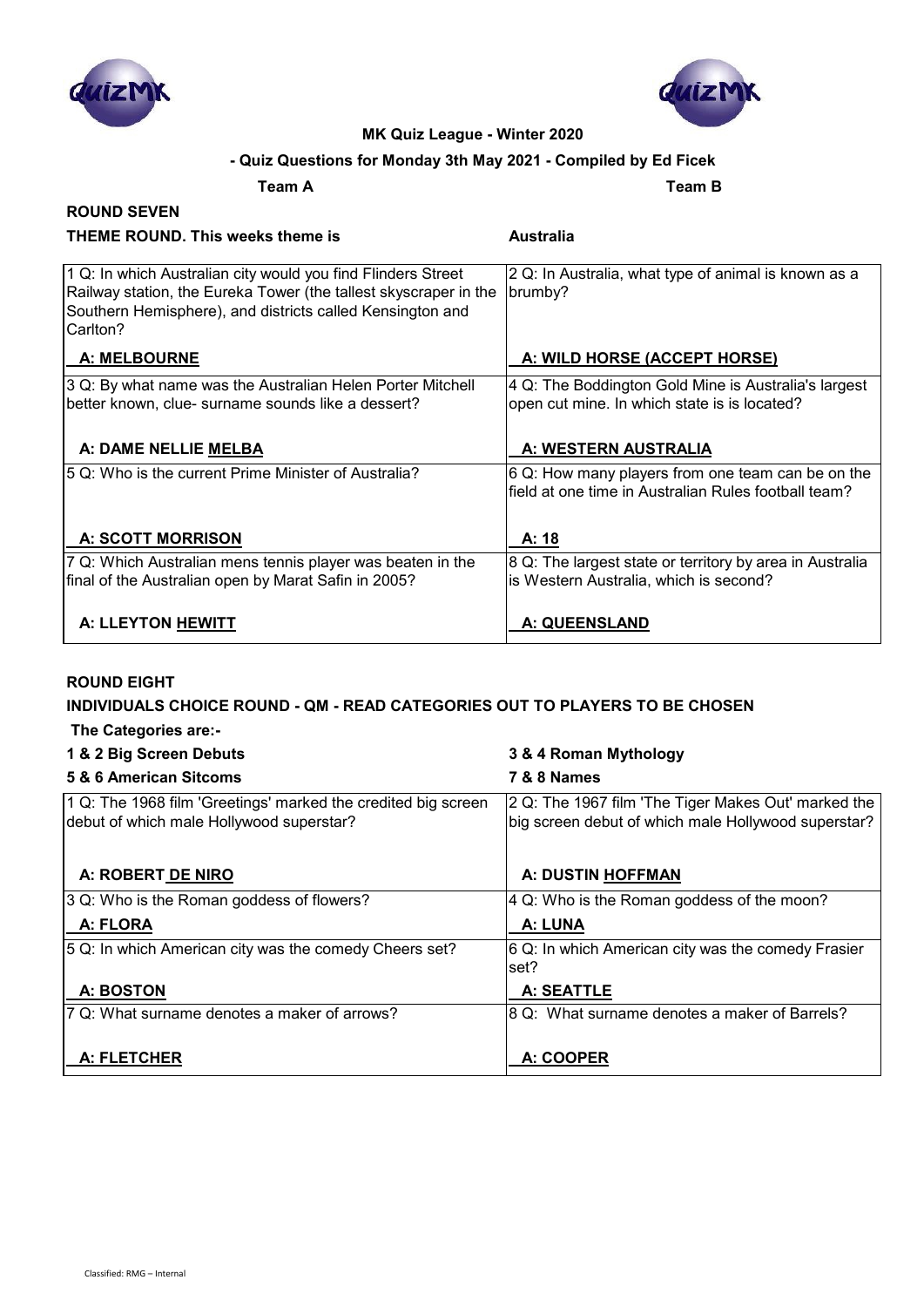



**Team A Team B - Quiz Questions for Monday 3th May 2021 - Compiled by Ed Ficek**

**ROUND NINE**

# **BLOCKBUSTERS ROUND: The Letters will be given in the question**

| A: TWILIGHT OF THE GODS.<br>7 Q: With letters "BOM" - Martin, Sandra, Nicky &<br>Lee won the Eurovision Song Contest for the UK<br>as which group? | A: BIRDMAN OF ALCATRAZ<br>8 Q: With letters "LLAP" - When giving the<br>Vulcan Salute what 4 words should you say? |
|----------------------------------------------------------------------------------------------------------------------------------------------------|--------------------------------------------------------------------------------------------------------------------|
|                                                                                                                                                    |                                                                                                                    |
|                                                                                                                                                    |                                                                                                                    |
|                                                                                                                                                    |                                                                                                                    |
| four operas that make up Wagner's "Ring Cycle"?                                                                                                    | as by what name with letters "BOA"?                                                                                |
| 5 Q: With letters "TOTG" - Which is the last of the                                                                                                | 6 Q: Prisoner Robert Stroud was better known                                                                       |
| A: HOLDING OUT FOR A HERO                                                                                                                          | <b>A: BRETTON WOODS</b>                                                                                            |
| Hercules to fight the rising odds"?                                                                                                                | and the IMF?                                                                                                       |
| are all the Gods. Where are the street wise                                                                                                        | and led to the establishment of both the GATT                                                                      |
| "Where have all the good men gone and where                                                                                                        | economic stability in the aftermath of the war                                                                     |
| single of 1984 has the opening lyrics:                                                                                                             | in July 1944 to plan for the restoration of                                                                        |
| 3 Q: With letters "HOFAH" - Which UK number 2                                                                                                      | 4 Q: With letters "BW" - Which Conference held                                                                     |
| A: BABY FACE NELSON                                                                                                                                | A: COMMON BUSINESS ORIENTED<br><b>LANGUAGE</b>                                                                     |
| gangster born Lester J. Gillis better known                                                                                                        |                                                                                                                    |
|                                                                                                                                                    | 2 Q: What does the acronym COBOL stand for?                                                                        |

### **ROUND TEN GENERAL KNOWLEDGE ROUND**

| 1 Q: To which US city are you flying if your airport | 2 Q: To which US city are you flying if your    |
|------------------------------------------------------|-------------------------------------------------|
| code is DTW?                                         | airport code is TLA?                            |
| <b>A: DETROIT</b>                                    | <b>A: TALLAHASSEE</b>                           |
| 3 Q: The song, "There Is Nothing Like a Dame",       | 4 Q: The song, "I Talk to the Trees" comes from |
| comes from which musical?                            | which musical?                                  |
| <b>A: SOUTH PACIFIC</b>                              | A: PAINT YOUR WAGON                             |
| 5 Q: Which common tree has varieties California      | 6 Q: Which common tree has varieties Corsican,  |
| Live, English and Cork?                              | <b>Austrian and Monterey?</b>                   |
| A: OAK                                               | A: PINE                                         |
| 7 Q: In the 1994 film 'Speed' how many miles per     | 8 Q: In the 1985 film 'Back to the Future' how  |
| hour did the bus have to stay above in order to      | many miles per hour must the De Lorean car      |
| avoid being blown up?                                | reach in order to achieve time travel?          |
| <u>A: FIFTY (50)</u>                                 | A: EIGHTY EIGHT (88)                            |